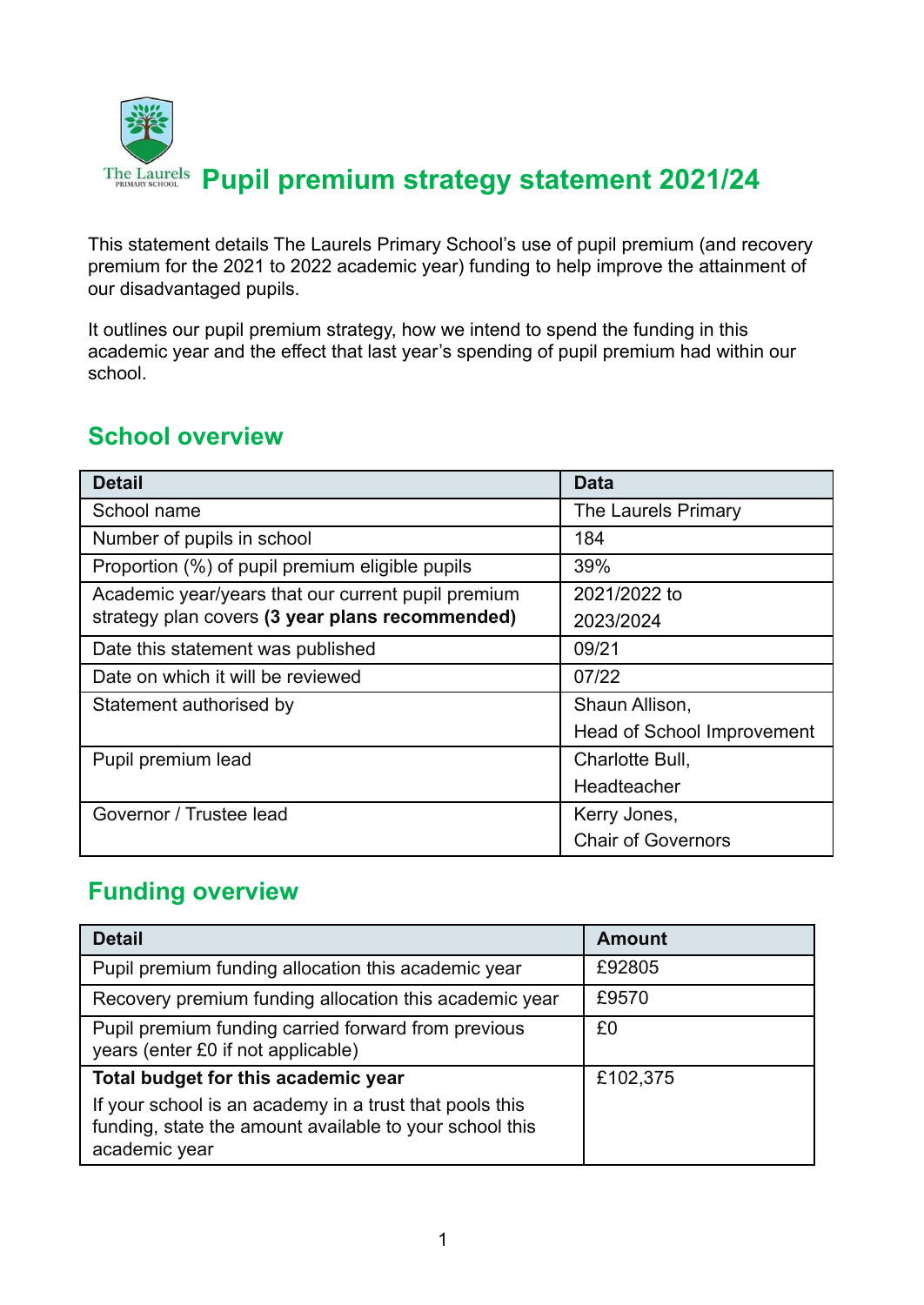## **Part A: Pupil premium strategy plan**

#### **Statement of intent**

#### **Our ambition at The Laurels is for our disadvantaged pupils to achieve higher than the average of all pupils nationally.**

Our intention is that all pupils, irrespective of their background or the challenges they face, make good progress and achieve high attainment across all subject areas. The focus of our pupil premium strategy is to support disadvantaged pupils to achieve that goal, including progress for those who are already high attainers.

We will consider the challenges faced by vulnerable pupils, such as those who have a social worker and young carers. The activity we have outlined in this statement is also intended to support their needs, regardless of whether they are disadvantaged or not.

High-quality teaching is at the heart of our approach, with a focus on areas in which disadvantaged pupils require the most support. This is proven to have the greatest impact on closing the disadvantage attainment gap and at the same time will benefit the non-disadvantaged pupils in our school. Implicit in the intended outcomes detailed below, is the intention that non-disadvantaged pupils' attainment will be sustained and improved alongside progress for their disadvantaged peers.

Our strategy is also integral to wider school plans for education recovery, notably in its targeted support for pupils whose education has been worst affected, including non-disadvantaged pupils.

Our approach will be responsive to common challenges and individual needs, rooted in robust diagnostic assessment, not assumptions about the impact of disadvantage. The approaches we have adopted complement each other to help pupils excel. To ensure they are effective we will:

- ensure disadvantaged pupils are challenged in the work that they're set
- act early to intervene at the point need is identified
- adopt a whole school approach in which all staff take responsibility for disadvantaged pupils' outcomes and raise expectations of what they can achieve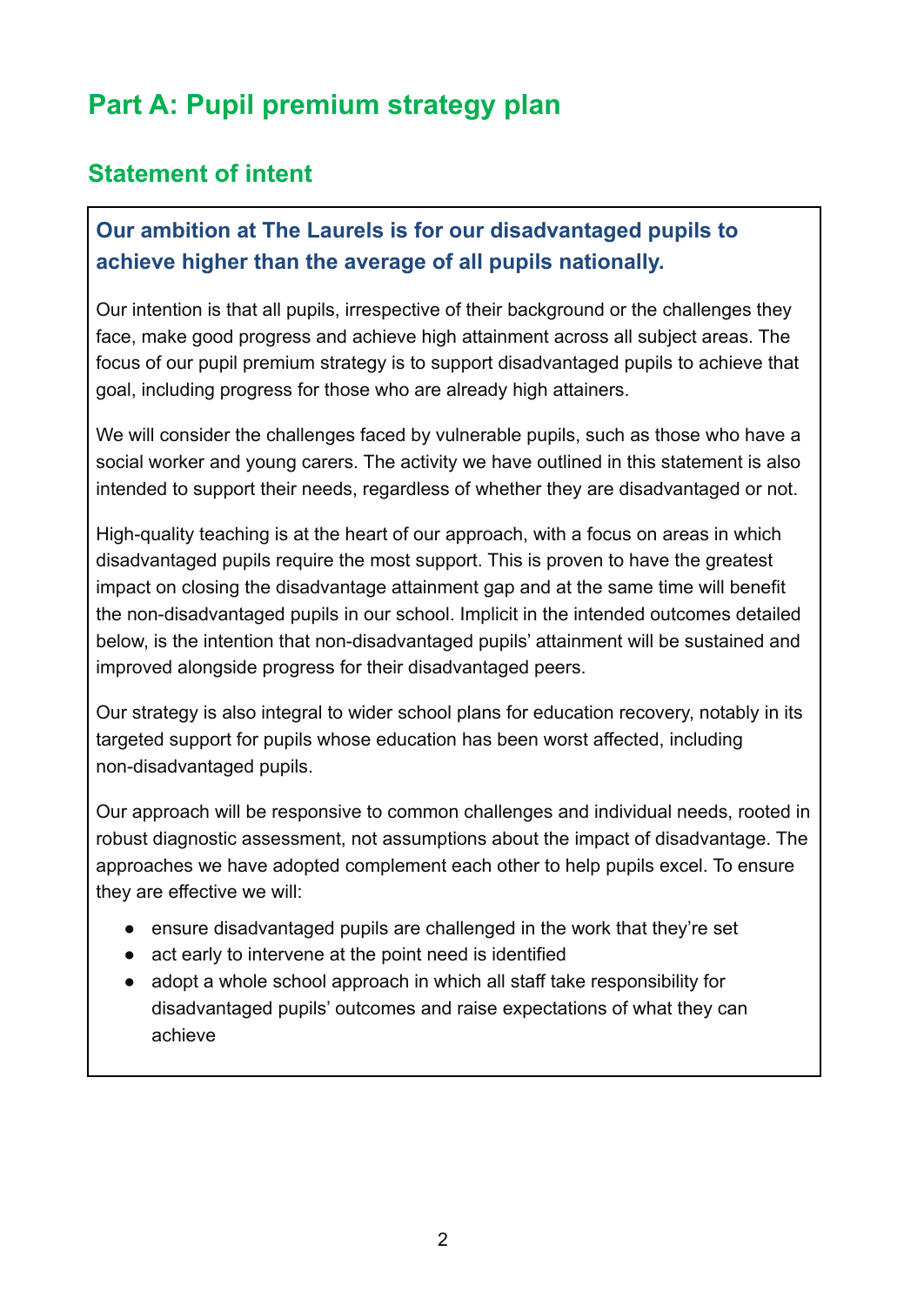### **Challenges**

This details the key challenges to achievement that we have identified among our disadvantaged pupils.

| <b>Challenge</b><br>number | <b>Detail of challenge</b>                                                                                                                                                                                                                                                                                                       |
|----------------------------|----------------------------------------------------------------------------------------------------------------------------------------------------------------------------------------------------------------------------------------------------------------------------------------------------------------------------------|
| $\mathbf{1}$               | Observations and assessments demonstrate a language deficit - both a<br>gap in vocabulary which affects reading comprehension and<br>underdeveloped oral language skills. These are evident from Reception.                                                                                                                      |
| $\overline{2}$             | Assessments, observations, and discussions with pupils suggest<br>disad-vantaged pupils generally have greater difficulties with phonics than<br>their peers. This negatively impacts their development as readers.                                                                                                              |
|                            | On entry to Reception class, the gap between disadvantaged pupils and<br>All Others in reading is 69%.                                                                                                                                                                                                                           |
| 3                          | Internal and external (where available) assessments indicate that maths<br>attainment among disadvantaged pupils is significantly below that of<br>non-disadvantaged pupils.                                                                                                                                                     |
|                            | On entry to Reception class, the gap between disadvantaged pupils and<br>All Others in maths is 53%.                                                                                                                                                                                                                             |
| 4                          | Our assessments and observations indicate that the education and<br>wellbeing of many of our disadvantaged pupils have been impacted by<br>partial school closures to a greater extent than for other pupils. These<br>findings are supported by national studies.                                                               |
|                            | This has resulted in significant knowledge gaps leading to pupils falling<br>further behind age-related expectations, especially in maths.                                                                                                                                                                                       |
| 5                          | Our assessments (including wellbeing survey), observations and<br>discussions with pupils and families have identified social and emotional<br>issues for many pupils and a lack of enrichment opportunities during<br>school closure. These challenges particularly affect disadvantaged pupils,<br>including their attainment. |
|                            | 54 pupils (29 of whom are disadvantaged) currently require additional<br>support with social and emotional needs, with 30 (27 of whom are<br>disadvantaged) receiving small group interventions.                                                                                                                                 |
| 6                          | A lack of metacognitive strategies – we have analysed the qualities we<br>see in our successful and less successful learners.                                                                                                                                                                                                    |
| $\overline{7}$             | Our attendance data over the past 4 years indicates that attendance amongst<br>disadvantaged pupils has been between 1.41% and 3.22% lower than for<br>non-disadvantaged pupils. This gap is reducing over time.                                                                                                                 |
|                            | Last year, attendance of disadvantaged pupils was 96.46% - above the national<br>average of all pupils.                                                                                                                                                                                                                          |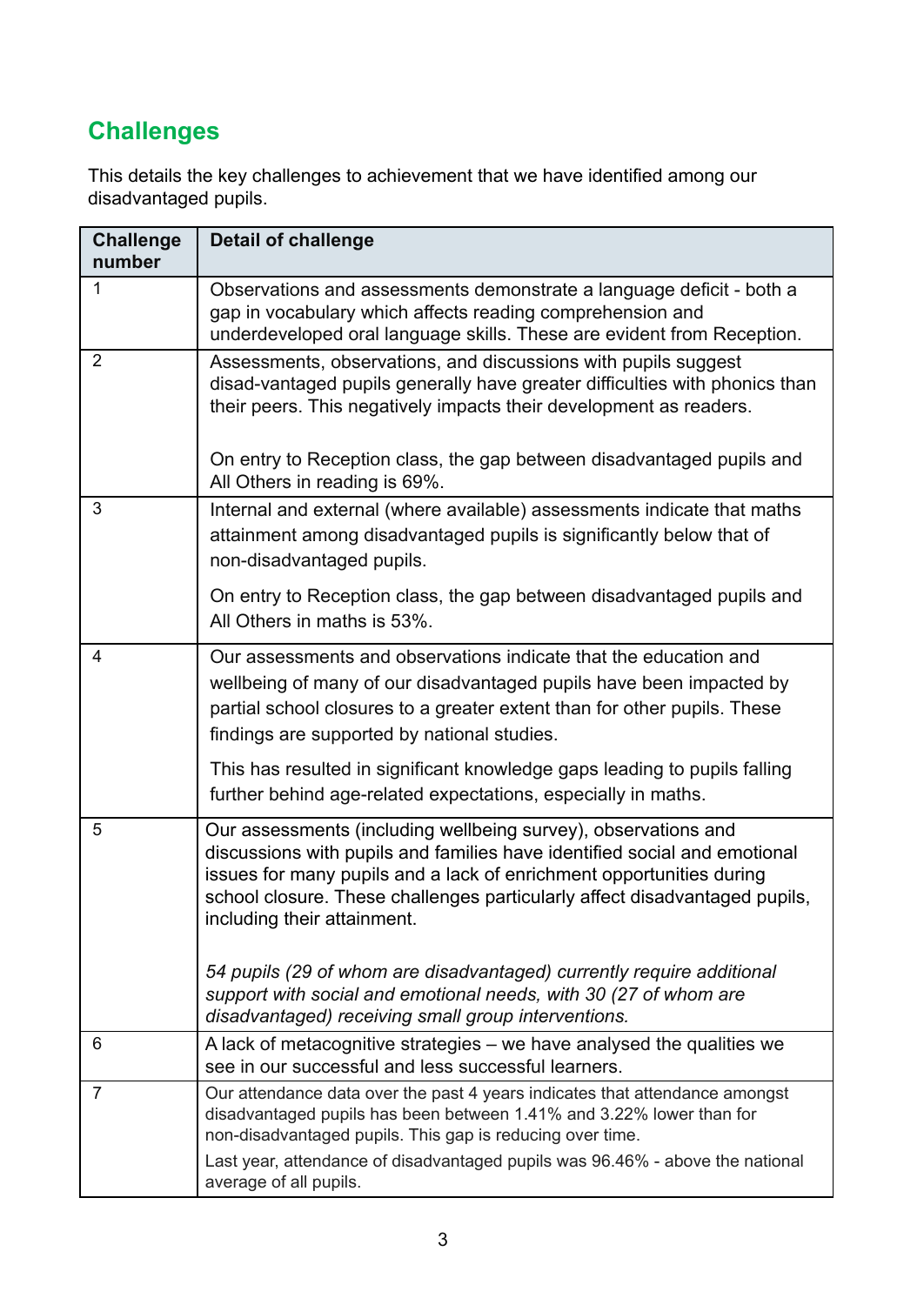| 5.5% of disadvantaged pupils have been persistently absent compared to 8.3%<br>of their peers; the gap has decreased by 3.9% in 2019/20 to -2.8% in 2020/21.                           |
|----------------------------------------------------------------------------------------------------------------------------------------------------------------------------------------|
| Our assessments and observations indicate that absenteeism negatively impacts<br>disadvantaged pupils' progress and therefore we need to sustain this improving<br>persistent absence. |

#### **Intended outcomes**

This explains the outcomes we are aiming for **by the end of our current strategy plan**, and how we will measure whether they have been achieved.

| <b>Intended outcome</b>                                                                                              | <b>Success criteria</b>                                                                                                                                                                                                                                                                                                                                                                |
|----------------------------------------------------------------------------------------------------------------------|----------------------------------------------------------------------------------------------------------------------------------------------------------------------------------------------------------------------------------------------------------------------------------------------------------------------------------------------------------------------------------------|
| To raise attainment of PP-eligible pupils in<br>reading                                                              | KS2 reading outcomes in 2023/24 show more<br>than 65% of disadvantaged pupils met the<br>expected standard in reading.                                                                                                                                                                                                                                                                 |
| To raise attainment of PP-eligible pupils in<br>maths                                                                | KS2 reading outcomes in 2023/24 show more<br>than 65% of disadvantaged pupils met the<br>expected standard in maths.                                                                                                                                                                                                                                                                   |
| To close the gap between PP-eligible pupils<br>and all others in the school in reading, writing<br>and maths         | The gap reduces to less than 20% by July<br>2024.                                                                                                                                                                                                                                                                                                                                      |
| To accelerate progress of PP-eligible pupils                                                                         | 85% of PP-eligible pupils make 6 steps or<br>more progress<br>100% make good or better progress                                                                                                                                                                                                                                                                                        |
| Improved oral language skills and<br>vocabulary among disadvantaged pupils.                                          | Increased scores measured by BPVS.<br>Observations and assessments show<br>improvement of vocabulary in disadvantaged<br>pupils.                                                                                                                                                                                                                                                       |
| To achieve and sustain improved wellbeing<br>for all pupils in our school, particularly our<br>disadvantaged pupils. | Improved wellbeing evidenced by:<br>Increase in percentage of<br>disadvantaged pupils participating in<br>extra curricular activities<br>qualitative data from student voice,<br>student and parent surveys and<br>teacher observations                                                                                                                                                |
| To achieve and sustain improved<br>attendance for all pupils, particularly our<br>disadvantaged pupils.              | Sustained high attendance from 2024/25<br>demonstrated by:<br>the overall absence rate for all pupils<br>being no more than 3.5%, and the<br>attendance gap between disadvantaged<br>pupils and their non-disadvantaged peers<br>being reduced to under 2%.<br>the percentage of all pupils who are<br>persistently absent being below 9% and<br>the figure among disadvantaged pupils |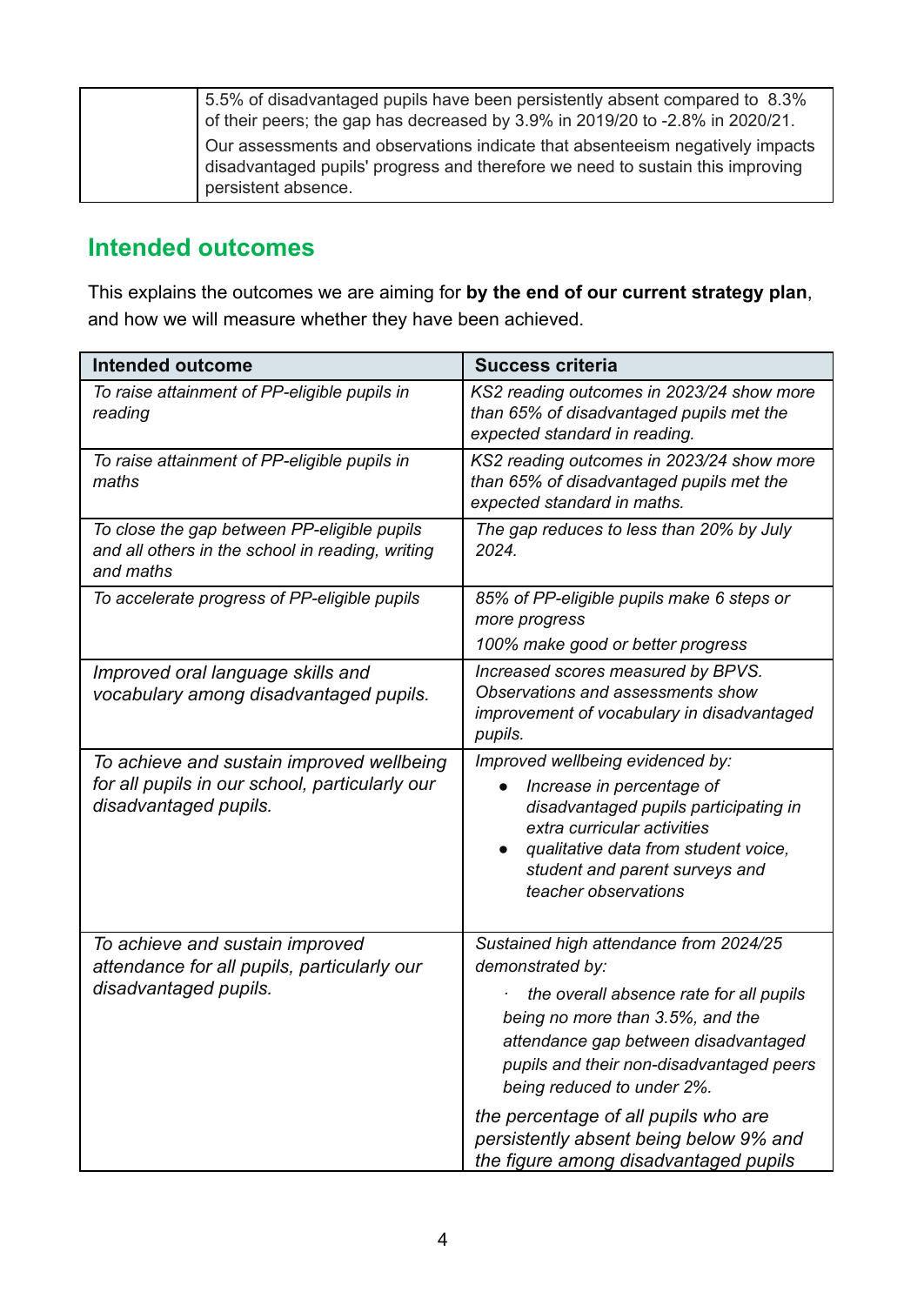| being no more than 4% lower than their<br>peers. |
|--------------------------------------------------|
|                                                  |

#### **Activity in this academic year**

This details how we intend to spend our pupil premium (and recovery premium funding) **this academic year** to address the challenges listed above.

#### **Teaching (for example, CPD, recruitment and retention)**

Budgeted cost: £ 72,300

| <b>Activity</b>                                                                                                                                                                                                                                                    | <b>Evidence that supports this</b><br>approach                                                                                                                                                                                                                                                                                                  | <b>Challenge</b><br>number(s)<br>addressed |
|--------------------------------------------------------------------------------------------------------------------------------------------------------------------------------------------------------------------------------------------------------------------|-------------------------------------------------------------------------------------------------------------------------------------------------------------------------------------------------------------------------------------------------------------------------------------------------------------------------------------------------|--------------------------------------------|
| <b>Embedding dialogic activities</b><br>across the school curriculum,<br>supporting pupils to articulate key<br>ideas, consolidate understanding<br>and extend vocabulary.<br>We will purchase resources and<br>fund ongoing teacher training and<br>release time. | There is a strong evidence base that<br>suggests oral language interventions,<br>including dialogic activities such as<br>high-quality classroom discussion, are<br>inexpensive to implement with high<br>impacts on reading:<br><b>Oral language interventions   Toolkit</b><br><b>Strand   Education Endowment</b><br><b>Foundation   EEF</b> | $\overline{2}$                             |
| Teachers acquire the professional<br>knowledge and understanding to<br>develop their pupils' metacognitive<br>knowledge                                                                                                                                            | Train staff to use research-based<br>strategies from 'Word Aware' and<br>'Bringing Words to Life' (Beck) to<br>close the vocabulary gap and improve<br>social interaction.<br>Develop strategies for self efficacy<br>and teachers' understanding of<br>scaffolding.                                                                            | 1,6                                        |
| Purchase of a DfE validated<br><b>Systematic Synthetic Phonics</b><br>programme to secure stronger<br>phonics teaching for all pupils.<br>£5950                                                                                                                    | Phonics approaches have a strong<br>evidence base that indicates a<br>positive impact on the accuracy of<br>word reading (though not necessarily<br>comprehension), particularly for<br>disadvantaged pupils:<br><b>Phonics   Toolkit Strand   Education</b><br><b>Endowment Foundation   EEF</b>                                               | $\overline{2}$                             |
| Purchase of standardised<br>diagnostic assessments.<br>Training for staff to ensure<br>assessments are interpreted and<br>administered correctly.                                                                                                                  | Standardised tests can provide<br>reliable insights into the specific<br>strengths and weaknesses of each<br>pupil to help ensure they receive the<br>correct additional support through<br>interventions or teacher instruction:                                                                                                               | 1,2,3,4                                    |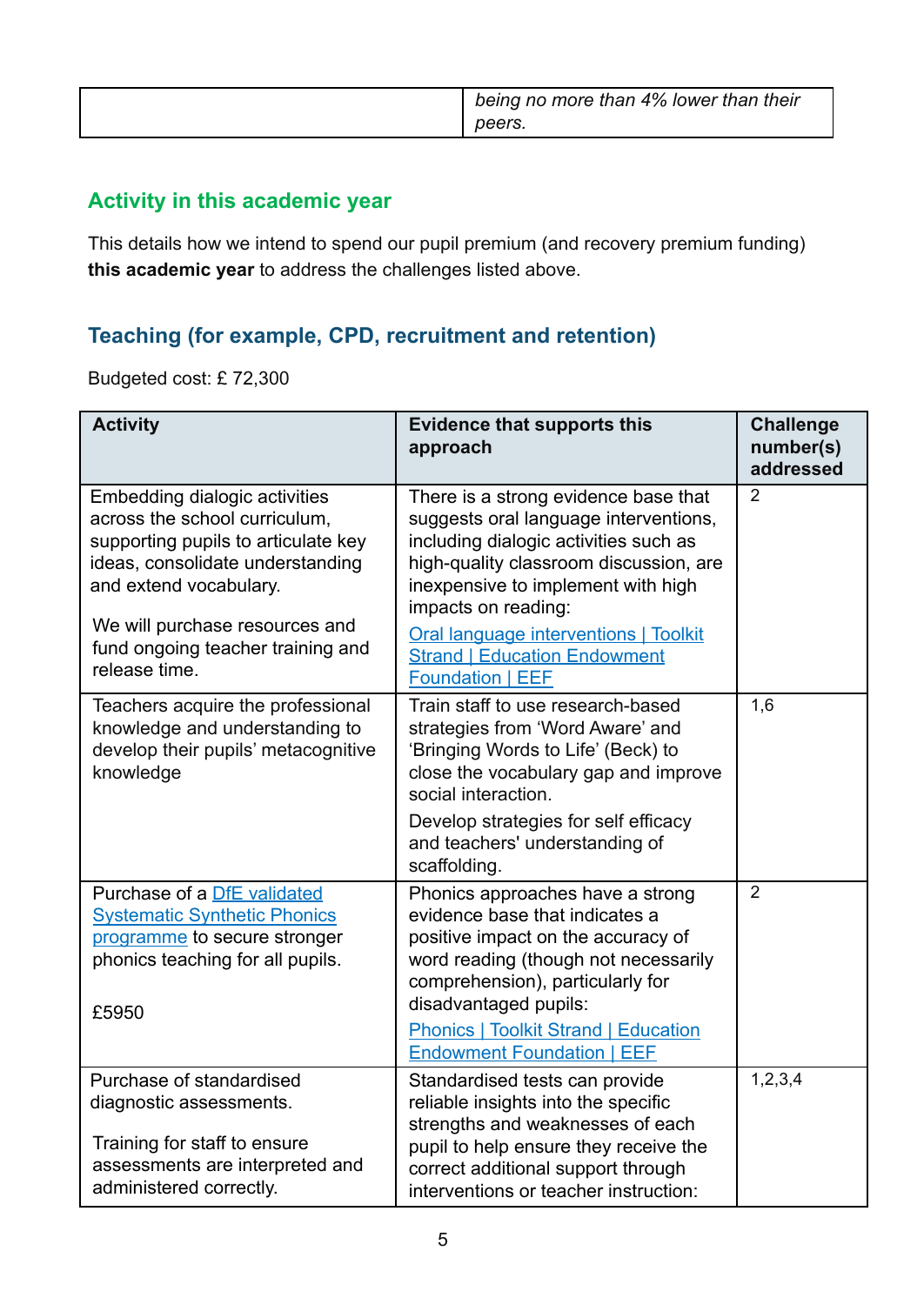| £1500                                                                                                                                                                                                                                                                                   | <b>Standardised tests   Assessing and</b><br><b>Monitoring Pupil Progress   Education</b><br><b>Endowment Foundation   EEF</b>                                                                                                                                                                                                              |   |
|-----------------------------------------------------------------------------------------------------------------------------------------------------------------------------------------------------------------------------------------------------------------------------------------|---------------------------------------------------------------------------------------------------------------------------------------------------------------------------------------------------------------------------------------------------------------------------------------------------------------------------------------------|---|
| Enhancement of our maths<br>teaching and curriculum planning in<br>line with DfE and EEF guidance.<br>We will fund teacher release time<br>to embed key elements of<br>guidance in school and to access<br>Maths Hub resources and CPD<br>(including Teaching for Mastery<br>training). | The DfE non-statutory guidance has<br>been produced in conjunction with the<br>National Centre for Excellence in the<br>Teaching of Mathematics, drawing on<br>evidence-based approaches:<br>Maths guidance KS 1 and 2.pdf<br><u>(publishing.service.gov.uk)</u><br>The EEF guidance is based on a<br>range of the best available evidence: | 3 |
|                                                                                                                                                                                                                                                                                         | <b>Improving Mathematics in Key Stages</b><br>$2$ and $3$                                                                                                                                                                                                                                                                                   |   |
| Improve the quality of social and<br>emotional (SEL) learning.<br>SEL approaches will be embedded<br>into routine educational practices<br>and supported by professional<br>development and training for staff.                                                                         | There is extensive evidence<br>associating childhood social and<br>emotional skills with improved<br>outcomes at school and in later life<br>(e.g., improved academic<br>performance, attitudes, behaviour and<br>relationships with peers):<br><b>EEF Social and Emotional Learning</b>                                                    | 5 |
|                                                                                                                                                                                                                                                                                         | .pdf(educationendowmentfoundation.<br><u>org.uk)</u>                                                                                                                                                                                                                                                                                        |   |

### **Targeted academic support (for example, tutoring, one-to-one support structured interventions)**

Budgeted cost: £ 21,300

| <b>Activity</b>                                                                                                                                                                   | Evidence that supports this approach                                                                                                                                                                                                                                                     | <b>Challenge</b><br>number(s)<br>addresse<br>d |
|-----------------------------------------------------------------------------------------------------------------------------------------------------------------------------------|------------------------------------------------------------------------------------------------------------------------------------------------------------------------------------------------------------------------------------------------------------------------------------------|------------------------------------------------|
| Implementation of a<br>programme to improve<br>listening, narrative and<br>vocabulary skills for<br>disadvantaged pupils<br>who have relatively<br>low spoken language<br>skills. | Oral language interventions can have a positive<br>impact on pupils' language skills. Approaches that<br>focus on speaking, listening and a combination of the<br>two show positive impacts on attainment:<br>Oral language interventions   EEF<br>(educationendowmentfoundation.org.uk) | 1,4                                            |
| <b>Additional phonics</b><br>sessions targeted at<br>disadvantaged pupils<br>who require further<br>phonics support. This                                                         | Phonics approaches have a strong evidence<br>base indicating a positive impact on pupils,<br>particularly from disadvantaged backgrounds.<br>Targeted phonics interventions have been                                                                                                    | $\overline{2}$                                 |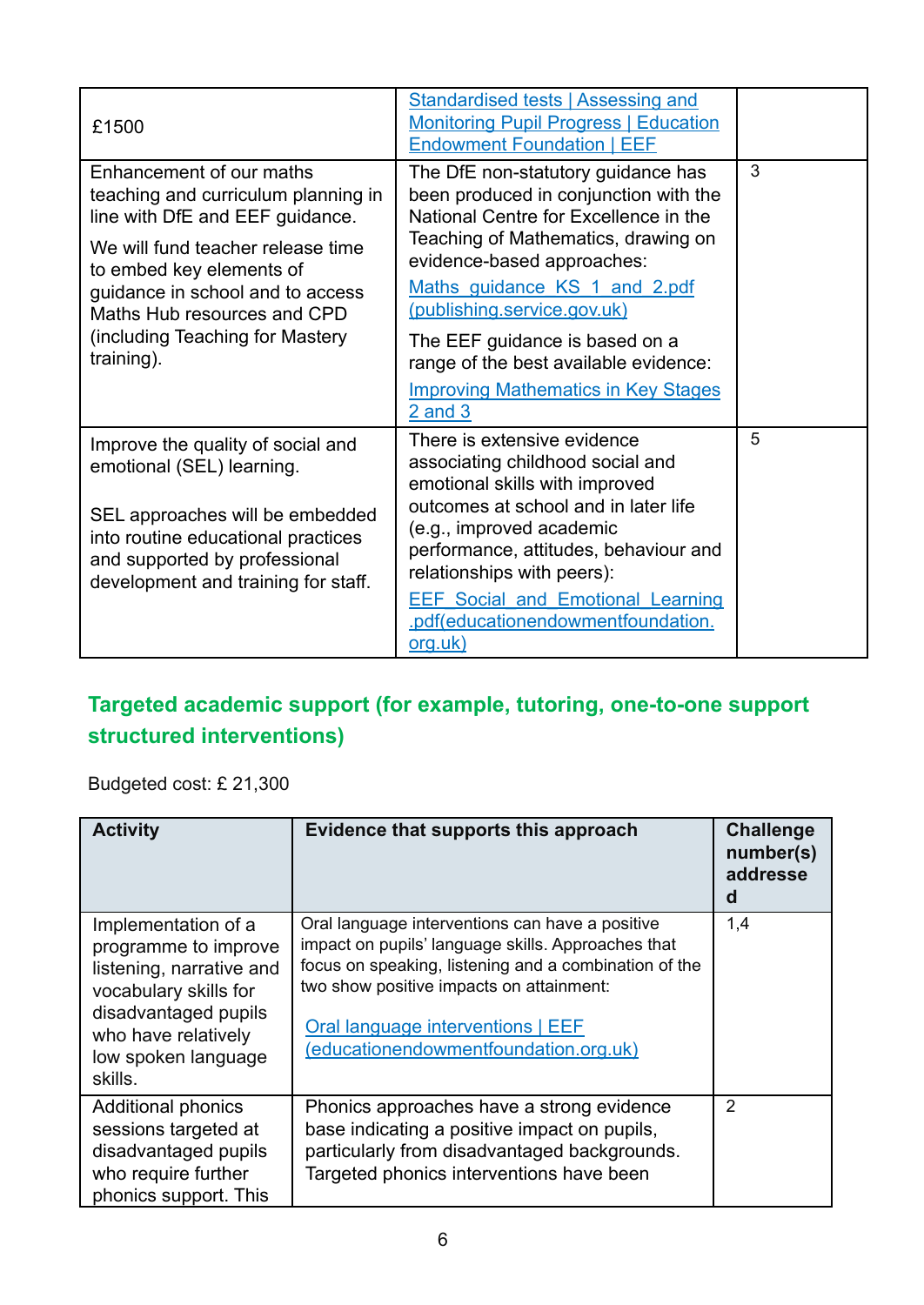| will be delivered in<br>collaboration with our<br>local English hub.                                                                                                                                                                                                    | shown to be more effective when delivered as<br>regular sessions over a period up to 12 weeks:<br><b>Phonics   Toolkit Strand   Education</b><br><b>Endowment Foundation   EEF</b>                                                                                                                                                                               |   |
|-------------------------------------------------------------------------------------------------------------------------------------------------------------------------------------------------------------------------------------------------------------------------|------------------------------------------------------------------------------------------------------------------------------------------------------------------------------------------------------------------------------------------------------------------------------------------------------------------------------------------------------------------|---|
| Establish small group<br>maths interventions<br>for disadvantaged<br>pupils falling behind<br>age-related<br>expectations. A<br>significant proportion<br>of the pupils who<br>receive tutoring will be<br>disadvantaged,<br>including those who<br>are high attainers. | Tuition targeted at specific needs and<br>knowledge gaps can be an effective method to<br>support low attaining pupils or those falling<br>behind, both one-to-one:<br>One to one tuition   EEF<br>(educationendowmentfoundation.org.uk)<br>And in small groups:<br><b>Small group tuition   Toolkit Strand   Education</b><br><b>Endowment Foundation   EEF</b> | 4 |

### **Wider strategies (for example, related to attendance, behaviour, wellbeing)**

Budgeted cost: £ 8775

| <b>Activity</b>                                                                                                                                                                                                                                                        | Evidence that supports this approach                                                                                                                                                                                                                           | <b>Challenge</b><br>number(s)<br>addressed |
|------------------------------------------------------------------------------------------------------------------------------------------------------------------------------------------------------------------------------------------------------------------------|----------------------------------------------------------------------------------------------------------------------------------------------------------------------------------------------------------------------------------------------------------------|--------------------------------------------|
| Whole staff training on<br>behaviour management and<br>anti-bullying approaches<br>with the aim of developing<br>our school ethos and<br>improving behaviour across<br>school.                                                                                         | Both targeted interventions and universal<br>approaches can have positive overall<br>effects:<br><b>Behaviour interventions   EEF</b><br>(educationendowmentfoundation.org.uk)                                                                                 | 5                                          |
| Embedding principles of<br>good practice set out in the<br><b>DfE's Improving School</b><br>Attendance advice.<br>This will involve training and<br>release time for staff to<br>develop and implement new<br>procedures and appointing<br>attendance/support officers | The DfE guidance has been informed by<br>engagement with schools that have<br>significantly reduced levels of absence<br>and persistent absence.                                                                                                               | 6                                          |
| to improve attendance.<br>Ensure disadvantaged<br>pupils participate in all<br>areas of school life and<br>leave school culturally<br>enriched                                                                                                                         | Cultural capital enables you to navigate the<br>world and encompasses the experiences you<br>have and the vocabulary you know. It is<br>intrinsically linked to vocabulary development<br>and schema and the embedding of concepts<br>in the long term memory. | 3                                          |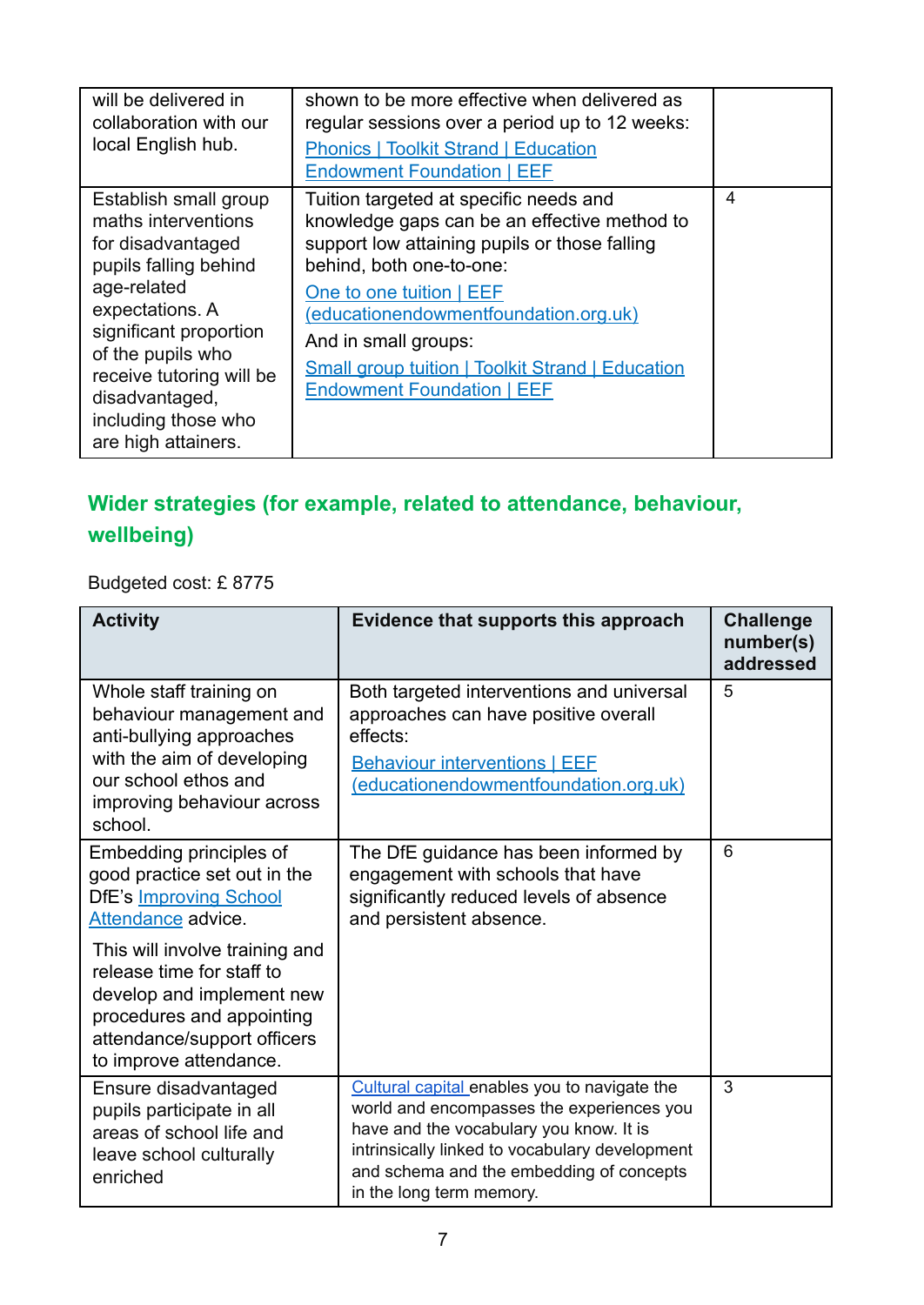#### **Total budgeted cost: £** 102375

## **Part B: Review of outcomes in the previous academic year**

#### **Pupil premium strategy outcomes**

This details the impact that our pupil premium activity had on pupils in the 2020 to 2021 academic year.

*Due to COVID-19, performance measures have not been published for 2020 to 2021, and 2020 to 2021 results will not be used to hold schools to account. Given this, please point to any other pupil evaluations undertaken during the 2020 to 2021 academic year, for example, standardised teacher administered tests or diagnostic assessments such as rubrics or scales.*

*If last year marked the end of a previous pupil premium strategy plan, what is your assessment of how successfully the intended outcomes of that plan were met?*

Our internal assessments during 2020/21 suggested that the performance of disadvantaged pupils was lower than previous years where 100% of disadvantaged children without SEN were on track in all key areas of the curriculum. Despite being on track during the first year (2018/19), the outcomes we aimed to achieve in our previous strategy by the end of 2020/21 were therefore not fully realised.

Our assessment of the reasons for these outcomes points primarily to Covid-19 impact, which disrupted all our subject areas to varying degrees. As evidenced in schools across the country, school closure was most detrimental to our disadvantaged pupils, and they were not able to benefit from our pupil premium funded improvements to teaching and targeted interventions to the degree we had intended. The impact was mitigated by our resolution to maintain a high quality curriculum by teaching three live lessons a day.

Although overall attendance in 2020/21 was lower than in the preceding X years at 97.8%, it was higher than the national average of 96.5%. At times when all pupils were expected to attend school, absence among disadvantaged pupils was 1% higher than their peers at 2.8% (national average 5.6%) and persistent absence 2.6% higher